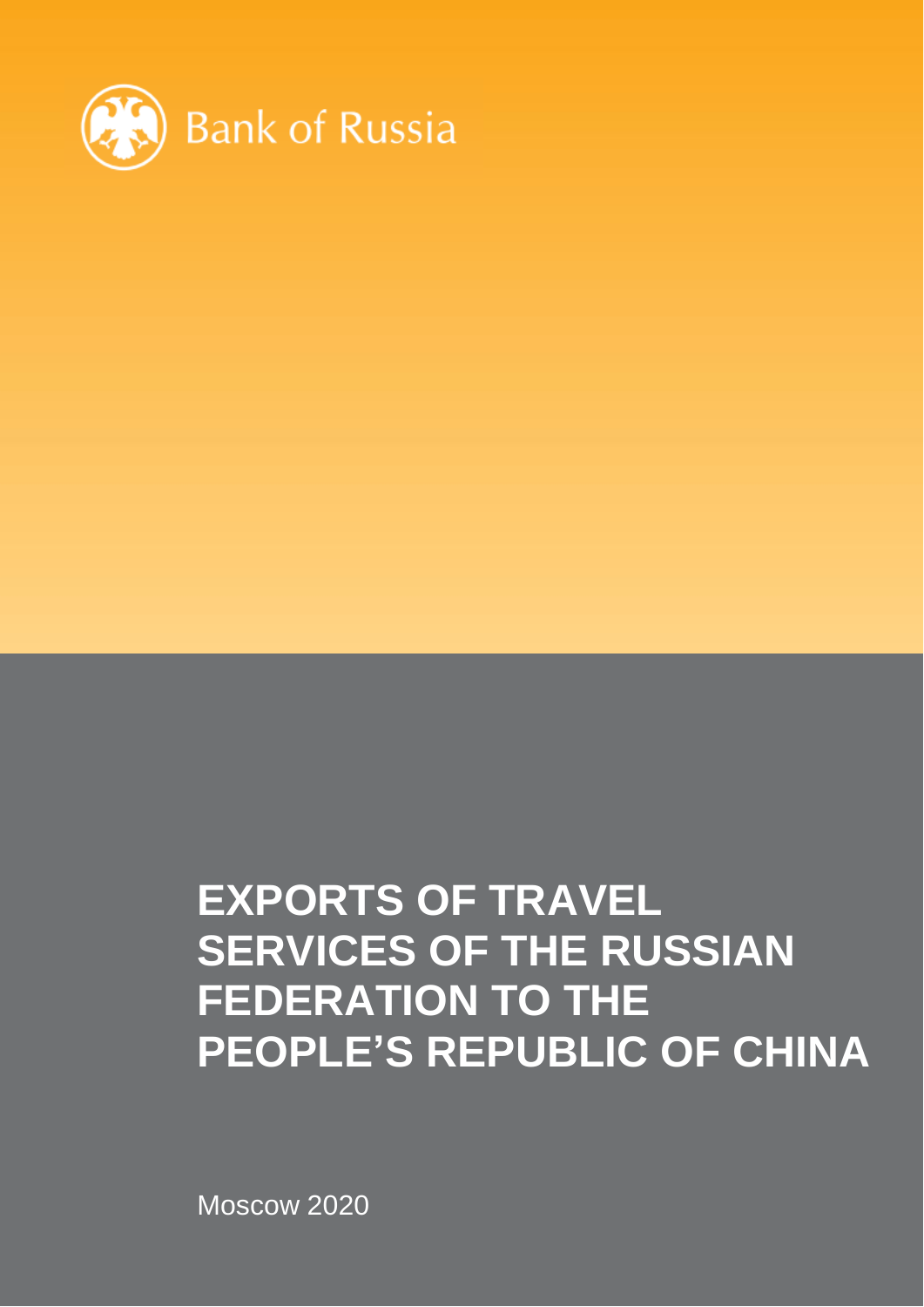Travel-related transactions are a key component of external trade of the Russian Federation in services. Exports of services in the 'Travels' item comprise the overall costs of foreigners temporarily staying in Russia. Travels accounted for 17.5% in Russia's total exports of services (vs 17.9% in 2018).

The analytical commentary was prepared on the basis of data developed by the Bank of Russia in accordance with international standards on the compilation of statistics on external trade in services.

In 2019, the People's Republic of China (hereinafter, China) was the leader among the states – counterparties of the Russian Federation in exports of services under the 'Travels' item.



The value of services rendered to Chinese citizens during their stay in Russia (hereinafter, total exports of travel services to China) increased from USD 0.8 billion in 2018 to USD 1.1 billion in 2019, or by 31.5%, with its share in total exports of travels expanding from 7.0% to 9.8%.

The highest growth rate in exports of services under the 'Travels' item was recorded in personal travels.<sup>1</sup>

l

**GROWTH OF EXPORTS IN TRAVEL SERVICES IN 2018–2019, %**



As well as in case of total exports of services under the 'Travels' item, the target structure of exports of travel services to China was dominated by personal travels in 2018– 2019. Personal travels accounted for 57.5% of total exports of travel services to China in 2019 (vs 53.3% in the previous year).

**STRUCTURE OF EXPORTS OF TRAVEL SERVICES TO CHINA FOR BUSINESS AND PERSONAL PURPOSES IN 2018–2019** *(% of total)*



In 2019, Moscow and Saint Petersburg accounted for the largest values of services provided to Chinese citizens in Russia during their business trips – USD 124.8 and 35.9 million, respectively.<sup>2</sup>

FIVE RUSSIAN REGIONS WITH LARGEST VALUES IN EXPORTS OF TRAVEL<br>SERVICES TO CHINA FOR BUSINESS PURPOSES IN 2019<br>*(millions of US dollars*)



*religious and other private purposes, as well as travels by transit*  passengers being in the country on the way to their point of *destination.*

<sup>1</sup> *Business travels cover trips by individuals going abroad to carry out various business activities. This category encompasses travels by public officers and companies' employees temporarily going abroad on business to perform works or provide services; international organisations' employees on missions; crews of vessels making a short stop in the country; any other employees who are not residents of the economy employing them.*

*Personal travels are trips by individuals going abroad not on business, but for tourism, medical treatment, educational, sports,* 

<sup>2</sup> *Starting from 2019 the Bank of Russia compiles statistics on exports and imports of services in under the 'Travels' item of the balance of payments, broken down by constituent territory of the Russian Federation*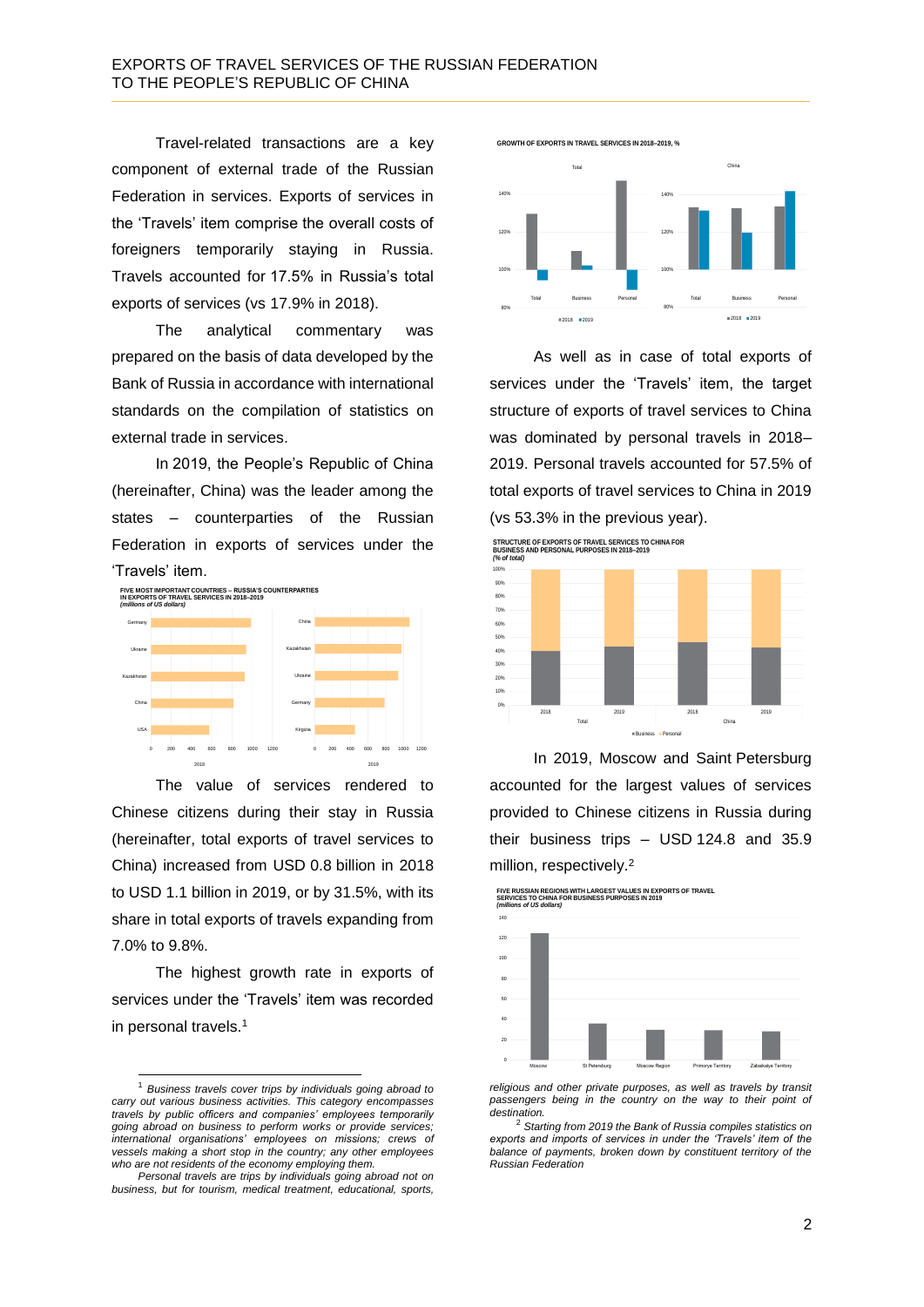## EXPORTS OF TRAVEL SERVICES OF THE RUSSIAN FEDERATION TO THE PEOPLE'S REPUBLIC OF CHINA

Moscow and the Primorye Territory were the leaders in exports of travel services to China for personal purposes, accounting for USD 242.6 and 68.0 million, respectively.



The number of Chinese citizens' travels to Russia increased from 2.1 million in 2018 to 2.3 million in 2019, while their share in the total number of incoming foreigners expanded only slightly from 6.0% in 2018 to 6.6% in 2019. The portion of tourism travels rose to 64.0% (vs 59.4%) and that of business travels was up to 12.6% (vs 12.2%), while private travels decreased to 2.4% (vs 3.7%), service employees' travels – to 8.1% (vs 8.5%), and travels for job – to 12.8% (vs 16.0%).



In 2019, the average stay in Russia of Chinese citizens travelling for business or tourism purposes remained the same as in 2018 (6 and 9 days, respectively), while their

stay in Russia for private purposes extended by 25 days, to average 85 days.





Average costs, including accommodation and meal costs, as well as personal expenses<sup>3</sup> over the period of a travel of one Chinese citizen staying in Russia, increased from USD 385 to 458 (+19.1%).

**AVERAGE COSTS FOR CALCULATING EXPORTS OF TRAVEL SERVICES IN 2018–2019** *(total for all purposes, in US dollars)*



Beginning from 2019<sup>4</sup> , Russia collects data on organised inbound tourism services rendered by Russian tour operators, according to federal statistical form No. 1-Travels 'Information on a tour operator's activity in the inbound and outbound tourism industry'.<sup>5</sup>

According to the information from the above form, the number of organised tourists from China totalled 0.78 million<sup>6</sup> in 2019 (58.3% of the total number of Chinese citizens who visited Russia for tourism purposes,

l <sup>3</sup> *Costs are calculated based on official statistics, federal statistical forms, and information provided by partner countries, the UN World Tourism Organization, and mass media.*

<sup>4</sup> *The first reporting period according to the federal statistical survey form No. 1-Travels – 2019 Q2.*

<sup>5</sup> *Bank of Russia Ordinance No. 5328-U, dated 25 November 2019, 'On Approving Federal Statistical Forms and Procedure Whereby Respondents Compile and Submit to the Bank of Russia Primary Statistical Data, as Part of These Forms, for* 

*Preparing the Balance of Payments of the Russian Federation, International Investment Position of the Russian Federation, External Trade Statistics of the Russian Federation, External Debt of the Russian Federation, Foreign Direct Investments in the Russian Federation and Direct Investments from the Russian Federation Abroad'.*

<sup>6</sup> *Information on the acceptance of tourists from China was given in the reports from 215 of the 849 tour operators who submitted their data in 2019 on inbound tourism operations.*